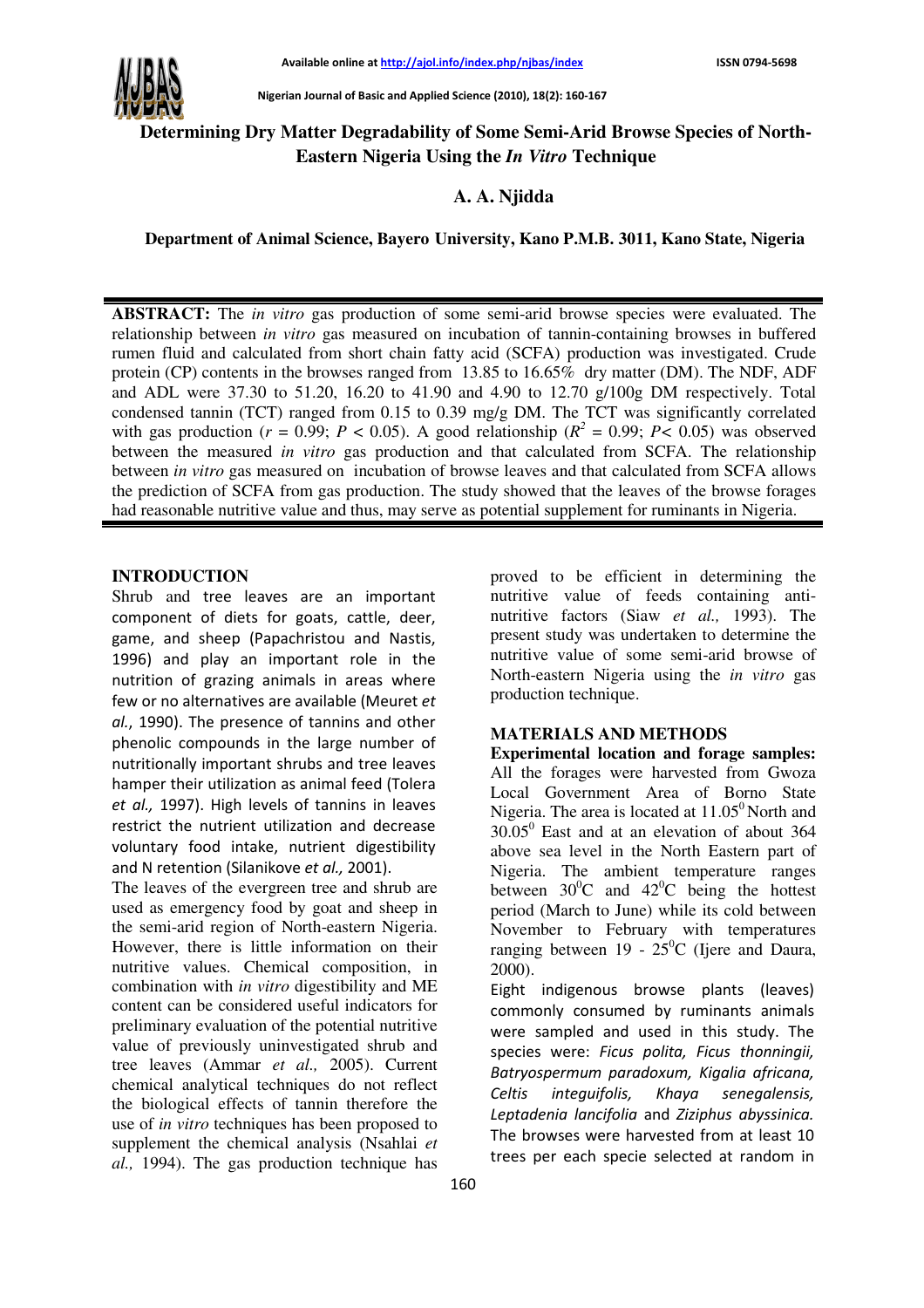#### **Njidda; Determining Dry Matter Degradability of Some Semi-Arid Browse Species of North-Eastern Nigeria Using the** *In Vitro* **Technique**

four locations with the study area at the end of the rainy season. The harvested samples were then pooled for each individual tree species and then oven dried at 105 $\mathrm{^0C}$  for 24 hours to a constant weight and ground to pass through a 1.0mm, sieve. The samples were then sub-sample to obtain three samples for each tree species and used for the laboratory analysis.

**Chemical Analysis:** Browse species were analyzed for dry matter (DM), crude protein (CP), ether extract (EE), crue fibre (CF) and ash according to AOAC (2005).Crude protein was calculated as N X 6.25. The leaves samples were analyzed for neutral detergent fibre (NDF), acid detergent fibre (ADF), acid detergent lignin (ADL) and cellulose according to Van Soest et al (1991). Total condensed tannin was (Polshettiwar et al., 2007).

*In vitro* **gas production:** Rumen fluid was obtained from 3 WAD female sheep through suction tube before morning feed, normally fed with concentrate feed (40% corn, 10% wheat offal, 10% palm kernel cake, 20% groundnut cake, 5% soybean meal, 10% dried brewers grain, 1% common salt, 3.75% oyster shell and 0.25% fish meal. Incubation was as reported by Fievez *et al*. ( 2005), using 120 ml calibrated syringes in three batch incubation at 39ºC. Into 200 mg sample  $(n = 7)$  in the syringe was introduced 30 ml inoculums containing cheese cloth strained rumen liquor and buffer  $(NaHCO<sub>3</sub> + 3 Na<sub>2</sub> HPO<sub>4</sub> + KCl + NaCl +$  $MgSO_4$  .7H<sub>2</sub>O + CaCl<sub>2</sub> .2H<sub>2</sub>O) (1:4, v/v) under continuous flushing with  $CO<sub>2</sub>$ . The gas production was measured at 3, 6, 9, 12, 15, 18, 21 and 24h. After 24 h post incubation, 4 ml of sodium hydroxide (10 M) was introduced to estimate methane production. The average of the volume of gas produced from the blanks was deducted from the volume of gas produced per sample.

*In vitro* **Dry Matter Digestibility (IVDMD):**  After 24h digestion, the samples were transferred into test tubes and centrifuge for 1hour in order to obtain the residues which was then filtered using Whatman No 4 filter paper by gravity and the residues placed in crucible for drying at  $65^{\circ}$ C for 24h. The dry residues were weighed and digestibility calculated using the equation as follows:

### IVDMD(%)=Initial DM Input – DM residue - Blank)\*  $100$ Initial DM Input

**Statistical analysis:** Metabolisable Energy (ME) was calculated as  $ME = 2.20 + 0.136$ GV + 0.057 CP + 0.0029 CF (Menke and Steingass, 1988). Organic matter digestibility (OMD%) was assess as OMD =  $14.88 + 0.889$ GV + 0.45 CP + 0.651 XA (Menke and Steingass, 1988). Short Chain Fatty Acids (SCFA) as 0.0239 GV- 0.0601 (Getachew *et al*., 1999), where GV, CP, CF and XA are the totals of gas volume, crude protein, crude fibre and ash respectively. Data obtained were subjected to analysis of variance. Where significant differences occurred, the means were separated using the Duncan Multiple Range Test of the (SAS 1988) options.

### **RESULTS AND DISCUSSION**

The result of the detailed proximate composition of the leaves of the browse forages is presented in Table 1.

161

The crude protein (CP) contents of the browses studied fall within the range reported for West African browse species (Rittner and Reed 1992). All the browses used in the current study had a CP content of above 13% of DM. The results of the current study, those of Rittner and Reed (1992) and Makkar and Becker (1998) indicate that most tropical browse species are high in CP and can be used to supplement poor quality roughages which increase productivity of ruminant livestock in tropical regions. The tannin content of the browse was low 0.08 to 0.38 mg/g DM. The tannin values in the browse reportedcould be higher than the values obtained in this study, since a considerable amount of tannins are bound to either fibre and /or proteins and remain unextracted (Jackson, *et al.,* 1996) The beneficial effect of tannins when forages containing low levels of tannins are fed could be due to the protection of protein from microbial degradation by tannins, thus increasing the amount of undegraded protein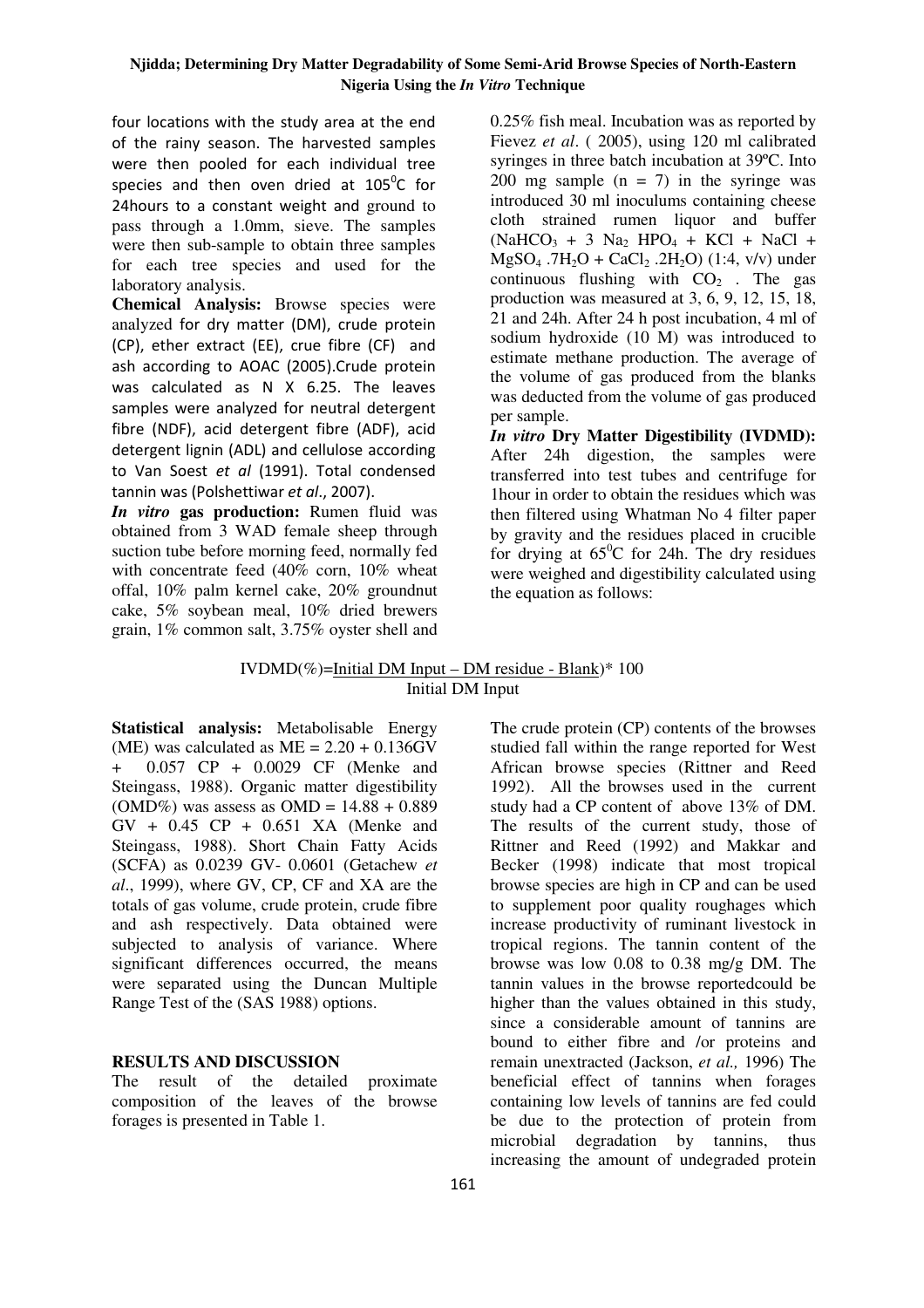entering the small intestine (Barry *et al*. 1986). In addition, a higher flow of microbial protein to the intestine as a result of higher efficiency of microbial protein synthesis (Getachew *et al*., 2000) has been observed. However, higher concentration of tannins in the diet is associated with reduction in organic matter digestibility (Silanikove *et al*., 1997; Waghorn and Shelton, 1997).

**Table 1: Proximate composition (% DM) of semi arid browses NDF, ADF, ADL (g/100g DM); TCT (mg/g DM)** 

| <b>Browse Forages</b>   | DM    | $\bf CP$           | EE                | Ash                | <b>NDF</b>         | ADF             | <b>ADL</b>        | TCT               | <b>IVDMD</b>    |
|-------------------------|-------|--------------------|-------------------|--------------------|--------------------|-----------------|-------------------|-------------------|-----------------|
| Ficus polita            | 95.20 | $16.21^{\circ}$    | $3.00^{\circ}$    | 10.00 <sup>d</sup> | 37.30 <sup>t</sup> | $27.20^{\circ}$ | 4.90 <sup>d</sup> | 0.20 <sup>b</sup> | $63^{\circ}$    |
|                         |       |                    |                   |                    | g                  |                 |                   |                   |                 |
| <i>Ficus thonningii</i> | 95.20 | $16.47^{\rm a}$    | 2.00 <sup>d</sup> | $18.00^a$          | $51.20^a$          | $41.20^a$       | $10.00^{\circ}$   | $0.24^b$          | $63^{\circ}$    |
| B. paradoxum            | 95.80 | $14.63^{b}$        | 5.00 <sup>a</sup> | $8.00^\circ$       | $47.60^{b}$        | $32.10^{b}$     | $11.60^{b}$       | $0.19^{\circ}$    | $64^{\circ}$    |
| Kigalia Africana        | 96.40 | $13.85^{\circ}$    | 3.00 <sup>c</sup> | $18.00^{\rm a}$    | $38.40^{f}$        | $29.60^{\circ}$ | $12.10^a$         | 0.08 <sup>d</sup> | $64^{\circ}$    |
| Celtis integuifolis     | 96.20 | $15.89^{a}$        | 3.00 <sup>c</sup> | 16.00 <sup>b</sup> | $42.30^{\rm d}$    | $31.20^{b}$     | $12.50^{\circ}$   | $0.39^{a}$        | $67^{\rm b}$    |
| Khaya senegalensis      | 97.00 | 14.11 <sup>b</sup> | $3.00^{\circ}$    | 10.00 <sup>d</sup> | 44.60 <sup>c</sup> | $32.10^{b}$     | $11.30^{b}$       | $0.21^{b}$        | 68 <sup>b</sup> |
| L. lancifolia           | 95.80 | $16.65^{\circ}$    | 4.00 <sup>b</sup> | $18.00^a$          | 41.20 <sup>d</sup> | $31.70^{b}$     | $12.70^a$         | $0.15^{\circ}$    | $64^{\circ}$    |
| Ziziphus abyssinica     | 97.00 | 14.37 <sup>b</sup> | 2.00 <sup>d</sup> | 14.00 <sup>c</sup> | $39.60^e$          | $16.20^e$       | $5.90^{\rm d}$    | $0.38^{a}$        | $70^{\circ}$    |
| <b>Means</b>            | 96.07 | 15.27              | 3.13              | 14.00              | 42.77              | 30.41           | 10.13             | 0.23              | 65.38           |
| <b>SEM</b>              | 0.14  | 0.18               | 0.12              | 0.69               | 0.88               | 0.82            | 0.74              | 0.01              | 0.42            |

a,  $\overline{b}$ , c, means in the same column with different superscript differ significantly (P<0.05). DM = Dry matter; CP = Crude Protein; EE = Ether Extract; NDF = Neutral detergent fibre; ADF = Acid detergent fibre; TCT=Total condensed tannin; IVDMD=*In vitro* dry matter degradability

|  |  | Table 2: Net Gas Volume, Metabolizable Energy, Organic matter digestibility, Short Chain |  |  |  |
|--|--|------------------------------------------------------------------------------------------|--|--|--|
|  |  | <b>Fatty Acid of semi-arid browse forages</b>                                            |  |  |  |

|                         |                   | Gas production parameters |                    |                        |  |  |  |
|-------------------------|-------------------|---------------------------|--------------------|------------------------|--|--|--|
| <b>Browse Forages</b>   | NGV(mI/200mg)     | ME(MJ/Kg)                 | $OMD(\%)$          | <b>SCFA(mmol)</b>      |  |  |  |
| <i>Ficus polita</i>     | $3.50^{b}$        | 3.72                      | $32.48^{\circ}$    | 0.03 <sup>c</sup>      |  |  |  |
| Ficus thonningii        | $4.50^{\circ}$    | 3.84                      | $37.94^{\text{a}}$ | $0.05^{\rm a}$         |  |  |  |
| Batryospermum paradoxum | 1.50 <sup>d</sup> | 3.28                      | $28.44^e$          | $-0.02e$               |  |  |  |
| Kigalia africana        | $2.50^{\circ}$    | 3.39                      | $34.83^{b}$        | $-0.0003$ <sup>f</sup> |  |  |  |
| Celtis integuifolis     | $4.50^{\rm a}$    | 3.78                      | 36.28 <sup>a</sup> | $0.05^{\text{a}}$      |  |  |  |
| Khaya senegalensis      | 3.00 <sup>b</sup> | 3.49                      | $30.83^d$          | 0.01 <sup>d</sup>      |  |  |  |
| Leptadenia lancifolia   | 4.00 <sup>a</sup> | 3.77                      | 37.24a             | $0.04^b$               |  |  |  |
| Ziziphus abyssinica     | 1.50 <sup>d</sup> | 3.35                      | $31.62^{\circ}$    | $-0.02^e$              |  |  |  |
| <b>MEANS</b>            | 3.13              | 3.58                      | 33.70              | 0.02                   |  |  |  |
| <b>SEM</b>              | 0.16              | 0.04 <sub>NS</sub>        | 0.42               | 0.002                  |  |  |  |

Net Gas Volume (NGV), Metabolizable energy (ME), Organic matter digestibility (OMD), Short Chain Fatty Acids (mmol) of semi-arid browse forages.

Metabolizable energy (ME), organic matter digestibility (OMD) and short chain fatty acids (SCFA) of the browse forages are presented in Table 4. The value for the ME, OMD and SCFA ranged from 3.28 in *Z. abyssinica* to 3.84 MJ/Kg DM in *F. thonningii,* 28.44 in *B. paradoxum* to 37.94% in *F .thonningii*, -0.0003 in *K. africana* to 0.05mmol in *F.thonningii,*  respectively. There were significant differences (P<0.05) among the forages in ME, OMD and SCFA. The values obtained in the present study were similar to those reported for tropical browses (Getachew *et al.,* 2002) but lower to those reported for forages by Babayemi (2007). Feedstuffs that are inherent with certain anti-nutritive factor had been reported to be low in metabolisable energy and organic matter digestibility (Aregheore and Abdulrazak, 2005).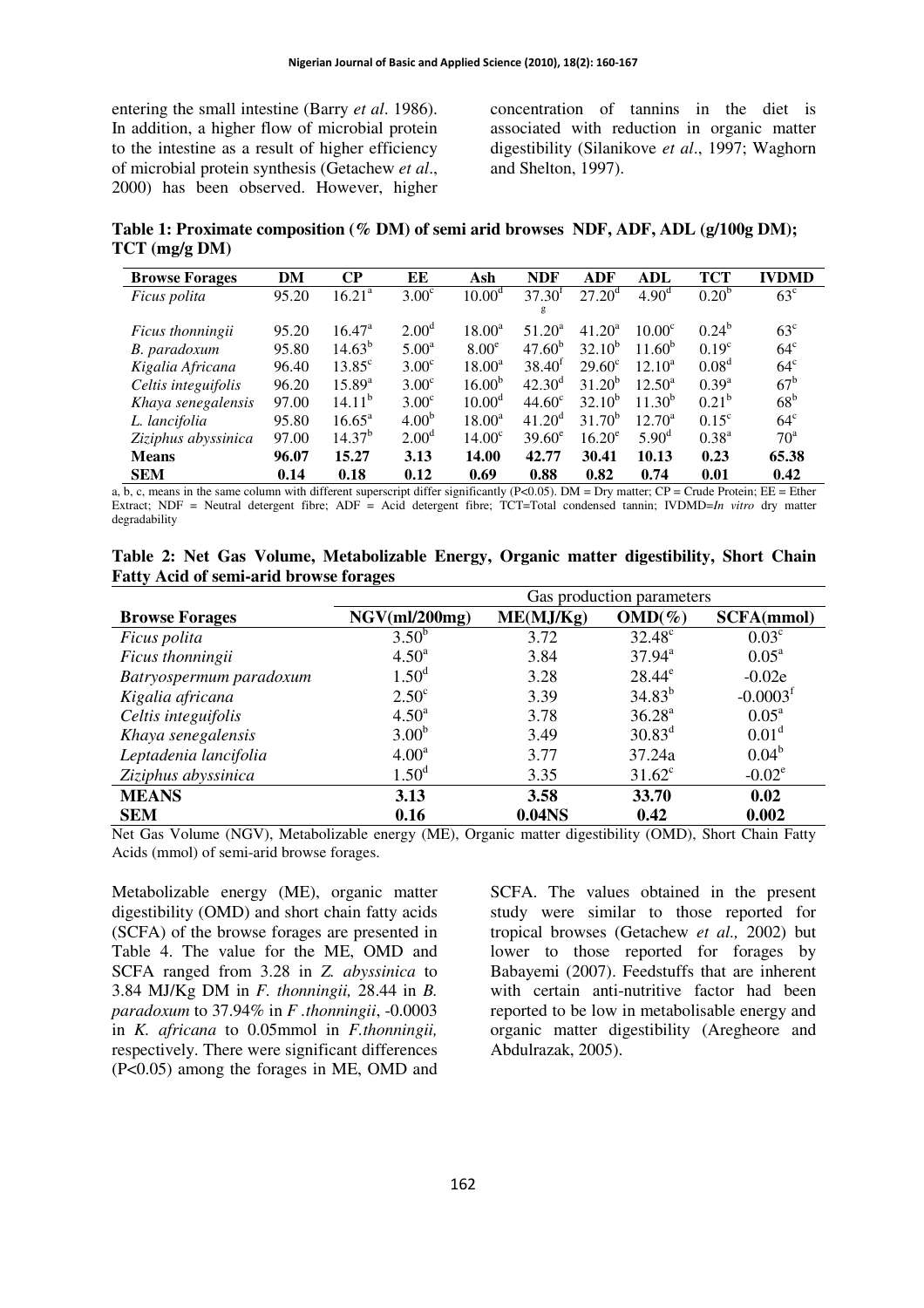#### **Njidda; Determining Dry Matter Degradability of Some Semi-Arid Browse Species of North-Eastern Nigeria Using the** *In Vitro* **Technique**



Figure 1: *In vitro* gas production of semi-arid browse forages

Figure 1 shows the *in vitro* gas production of the browse forages. There was a steady in crease in the gas production for over a period of 24h. Significant differences (P<0.05) occurred among the forages in NGV, OMD, ME and SCFA. The highest and lowest gas<br>production were obtained from *Ficus* production were obtained from *Ficus thonningii* and *Ziziphus abyssinica*  respectively. There are many factors that may determine the amount of gas to be produced during fermentation, depending on the nature and level of fibre, the presence of secondary metabolites (Babayemi *et al.,* 2004) and potency of the rumen liquor for incubation. It is possible to attain potential gas production of feedstuff if the donor animal from which rumen liquor for incubation was collected got the nutrient requirement met. Generally, gas production is a function of and a mirror of degradable carbohydrate and therefore, the amount depends on the nature of the carbohydrates (Demeyer and Van Nevel, 1975; Blummel and Becker, 1997).

The *in vitro* gas production pattern of the forages shown in Figure 1 indicated that more degradation of dry matter were still possible beyond 24 h. The situation here depicted that of typical dry season in Nigeria, when most of the forages are fibrous and therefore take longer time to degrade in the rumen. The highest gas production was obtained from *Ficus thonningii* and *Ziziphus abyssinica* for reason that was not clear since the secondary metabolites are all within the normal ranges as shown in Table 3 (Paper 1), although high crude protein in feed enhances microbial multiplication in the rumen, which in turn determines the extent of fermentation.

The correlation between *in vitro* gas productions measured after 24 h incubation of tropical browses and that calculated from SCFA was similar to that reported for conventional feeds (Blummel *et al*. 1999). About 94% of the variation in the *in vitro* gas production on incubation of browse leaves was explained by SCFA produced, which mainly comes from carbohydrate fermentation. These results suggest that from browses with a wide range of CP contents, the SCFA production from sources other than carbohydrates is negligible.

The relatively strong correlation between CT and percent increase in gas production (*r* = 0.99,  $n = 7$ ) observed in the present study was consistence with those of Tolera *et al.* (1997) and Getachew *et al.* (2002) .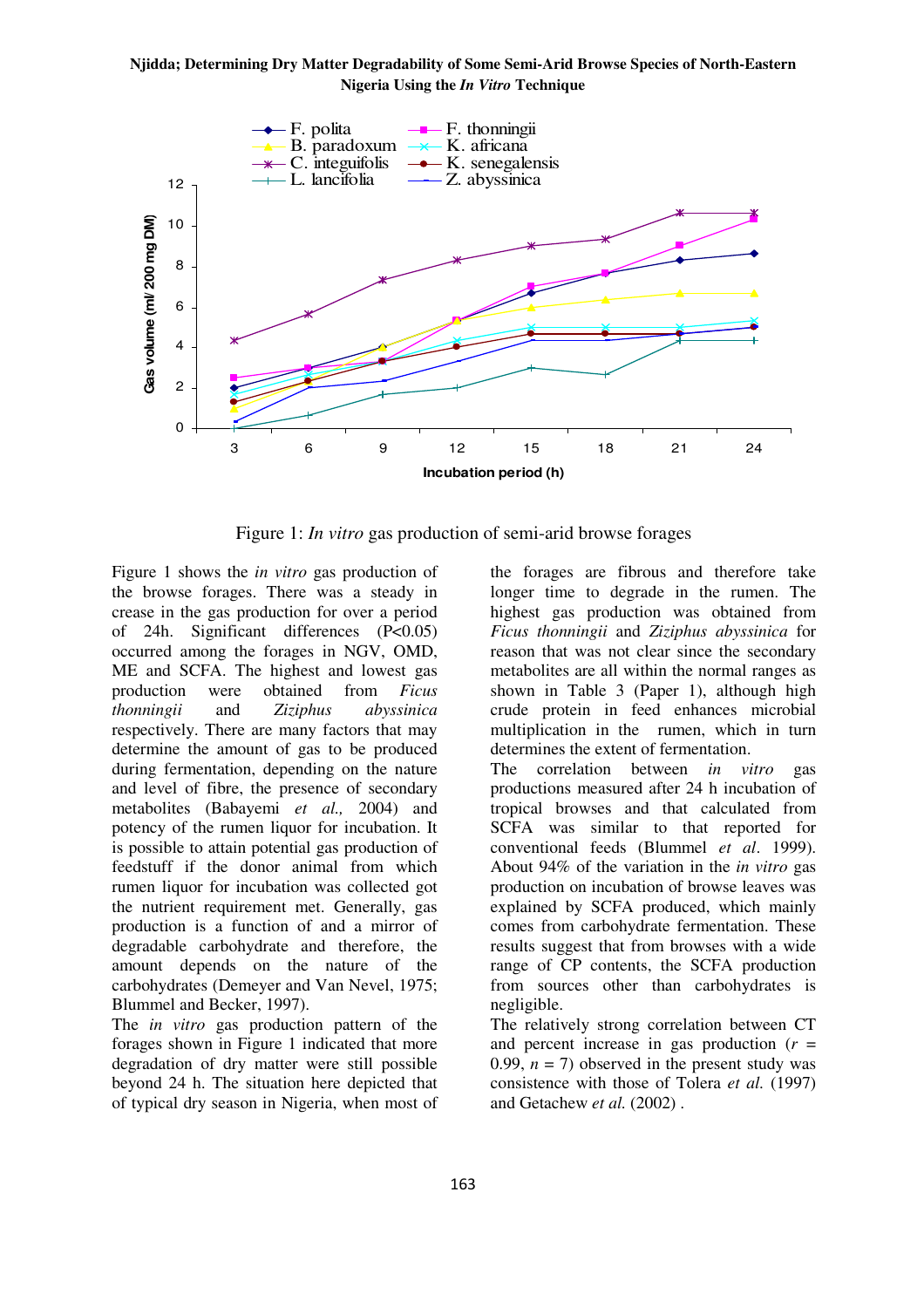

**Figure 2:**Relationship between measured 24 h incubation and TCT (mg/g DM) browses and SCFA production



**Figure 3:** Relationship between measured gas at 24 h incubation and TCT (mg/g DM)



Figure 4: Methane production of semi-arid browse forages of North-eastern Nigeria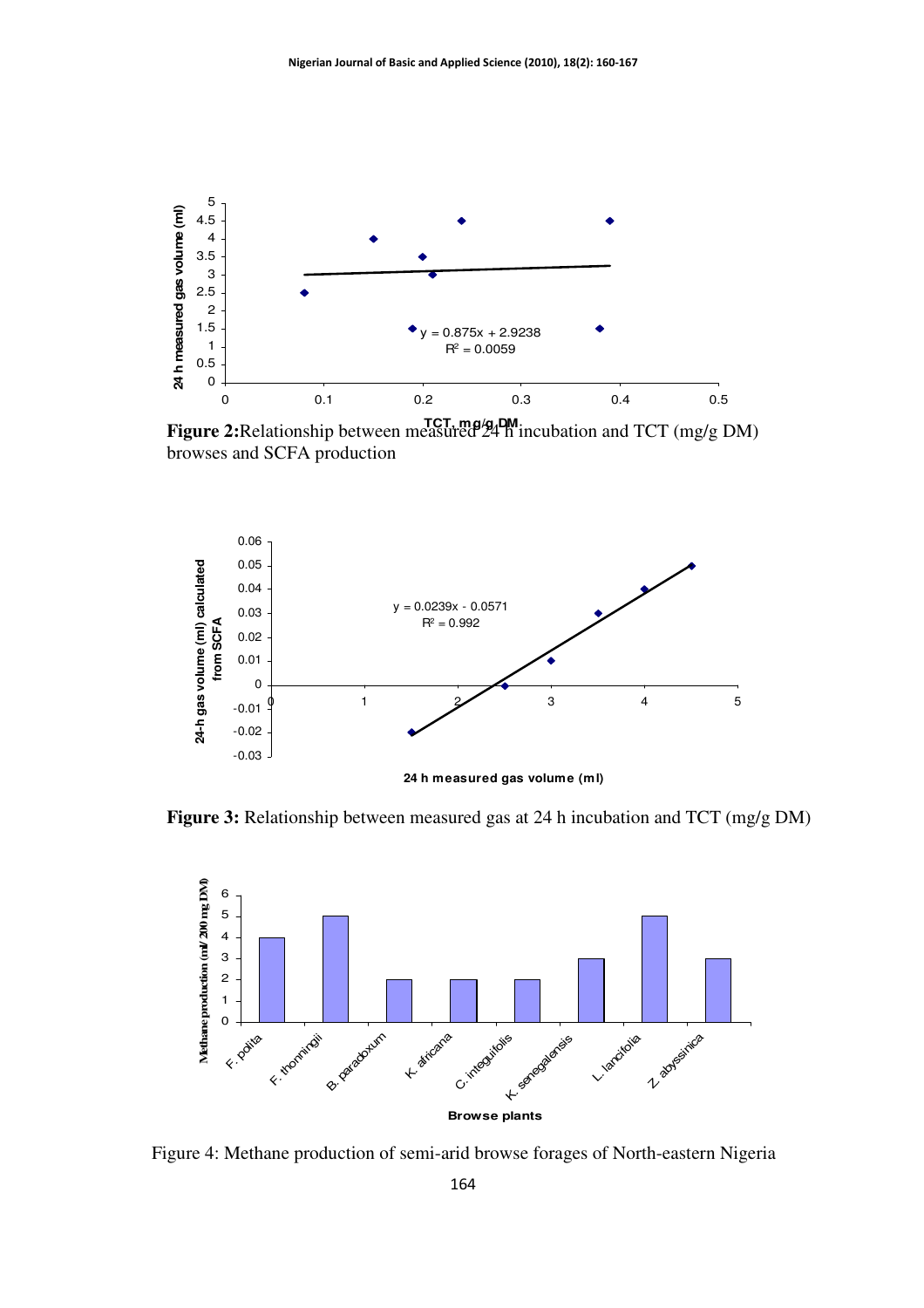Methane (ml/ 200 mg DM) production (Figure 3) ranged from 2 to 5 among the forages, the least and the highest being from *F. thonningii*  and *Z. abyssinica* , respectively. In most cases, feedstuffs that show high capacity for gas production are also observed to be synonymous for high methane production. Methane production indicates an energy loss to ruminant and many tropical feedstuffs have been implicated to increase methanogenesis (Babayemi and Bamikole, 2006b) as an intergrated part of carbohydrate metabolism (Demeyer and Van Nevel, 1975). Similar observation was made by Njidda and Nasiru (2010) for semi-arid browses of North-eastern Nigeria.

The result of the IVDMD is shown in Table 1. IVDMD was higher for all browses with *Z. abbyssinica* having the highest (70%). In tree leaves, tannins are present in the NDF and ADF fractions and are tightly bound to the cell wall and cell protein and seem to be involved in decreasing digestibility (Reed *et al*., 1990). The higher IVDMD observed may be due to the low level of tannin in the browse plants which suggest that it could be a valuable protein supplement in ruminant diets (Aganga and Mosase, 2001). This was further manifested in methane production (Fig. 4) where methane production showed inhibitory features. This suggest that feeds containing high level of CP and low levels of tannin could generate more methane in the rumen.

**Conclusion:** Chemical composition and *in vitro* digestibility can be considered useful indicators for the preliminary evaluation of the likely nutritive value of previously uninvestigated shrubs. Semi-arid browses are forages with high protein concentration and effective *in vitro* DM digestibility. As such, they have potential as a forage for farmers during the long period of dry season when feed is scarce.

## **REFERENCES**

Aganga, A.A., Mosase, K.W. (2001). Tannin content,nutritive value and dry matter digestibility of Lonchocarpus cassa, Zizyphus mucronata, Sclerocarya birrea, Kirkia acuminate and Rhus lancea seeds. Anim. Feed Sci. Technol.,91: 107-113.

- Ammar, H., Lopez, S. and Gonzalez, J. S. (2005). Assessment of the digestibility of some Mediterranean shrubs by *in vitro*  techniques. Small Ruminant Research 119: 323-331.
- AOAC (2005). Official Methods of Analysis of the Official Analytical Chemists, 18<sup>th</sup> ed.(Horwitz,W.,ed.), Association of Official Analytical Chemists, Washington DC.
- Aregheore, E. M. and Abdulrazak, S. A. (2005). Estimation of organic matter digestibility and metabolizable energy content of agro-industrial wastes using *in vitro* gas production. *Nigerian. J. Anim. Prod*. 32 (1): 79-87.
- Babayemi, O.J., Demeyer, D. and Fievez, V. (2004). Nutritive value and qualitative assessment of secondary compounds in seeds of eight tropical browse, shrub and pulse legumes. *Comm. Appl. Biol. Sci*., 69: 103-110.
- Babayemi, O.J. and Bamikole, M.A. (2006). Effects of *Tephrosia candida* DC leaf and its mixtures with Guinea grass on *in vitro*  fermentation changes as feed for ruminants in Nigeria. *Pak. J. Nutr*., 5: 14-18.
- Babayemi, O.J. (2007). *In vitro* fermentation characteristics and acceptability by West African dwarf goats of some dry season forages. African J. Biotechnology 6 (10): 1260-1265.
- Barry, T.N., Manley, T. R. and Duncan, S. J. (1986). The role of condensed tannins in the nutritional value of *Lotus peduculatus* for sheep 4. Sites of carbohydrate and protein digestion as influenced by dietary reactive tannin concentration. *Bri. J. Nutr.* **55**, 123– 137.
- Blümmel, M. and Becker, K. (1997). The degradability characteristics of fifty-four roughages and roughage neutral-detergent fibres as described by *in vitro* gas production and their relationship to voluntary feed intake. *Bri. J. Nutr.* 77: 757- 768.
- Blümmel, M., Aiple, K. P., Steingass, H. and Becker, K. (1999a). A note on the stoichiometrical relationship of short chain fatty acid production and gas evolution *in vitro* in feedstuffs of widely differing quality. *J. Anim. Physiol. Anim. Nutr.* 81, 157-167.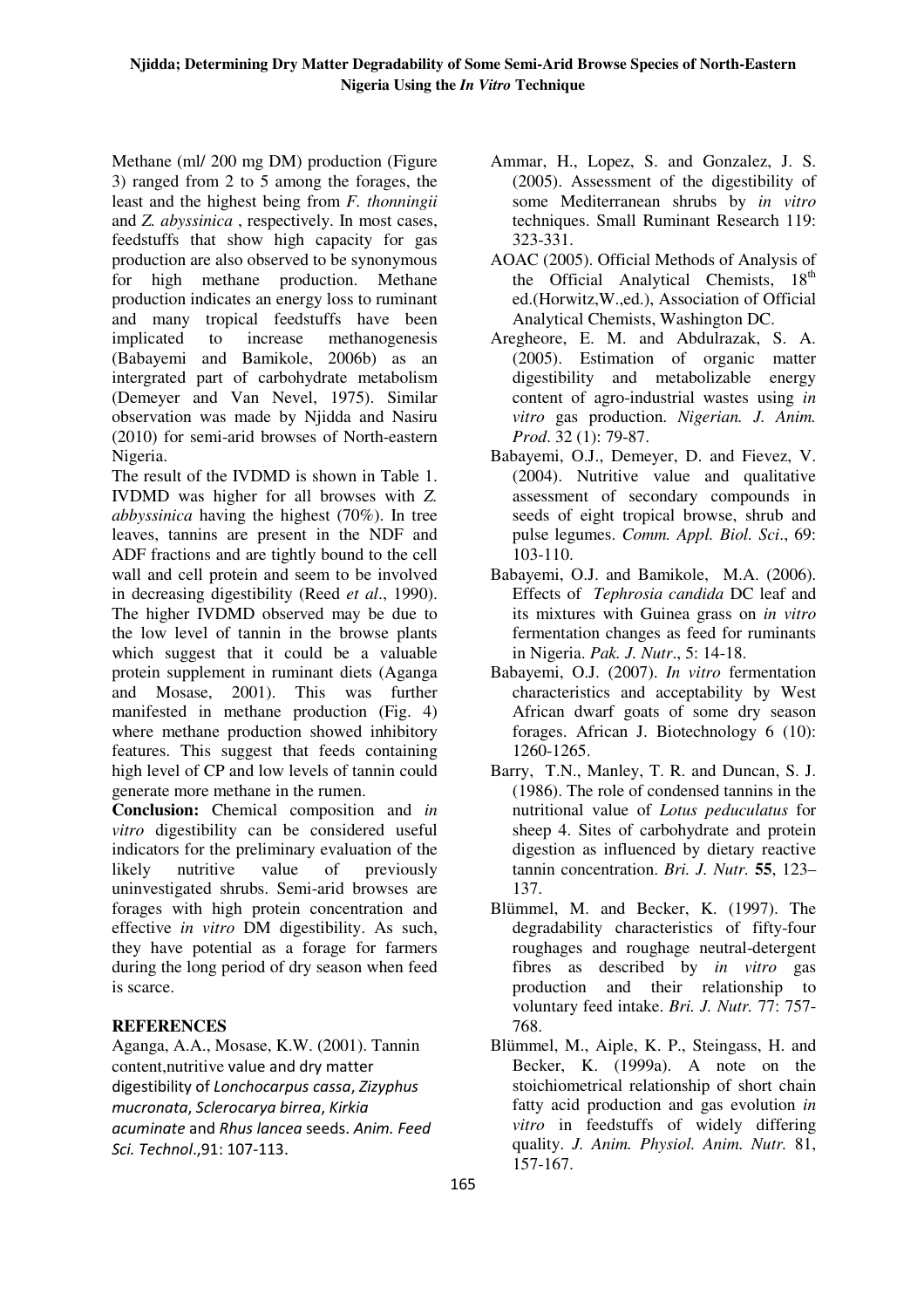- Demeyer, D. I. and Van Nevel, C. I. (1975). Methanogenesis, an intergrated part of carbohydrate fermentation and its control. In digestion and metabolism in the ruminant (LW McDonald and A.C.I. Warner,eds) pp. 366-382. The University of New England Publishing Unit, Armidale, N.S.W., Australia.
- Fievez, V., Babayemi, O.J. and Demeyer, D. (2005). Estimation of direct and indirect gas production in syringes: A tool to estimate short chain fatty acid production requiring minimal laboratory facilities.*Anim. Feed Sci. and Technol*., 123-124: 197-210.
- Getachew, G., Makkar, H.P.S. and Becker, K. (1999). Stoichiometric relationship between short chain fatty acid and *in vitro* gas production in presence and absence of polyethylene glycol for tannin contaning browses, EAAP Satelite Symposium, Gas production: fermentation kinetics for feed evaluation and to assess microbial activity, 18 – 19 August, Wageningen, The Netherlands.
- Getachew, G., Makkar, H. P. S. and Becker,K. (2000). Effect of polyethylene glycol on *in vitro* degradability of Nitrogen and microbial protein synthesis from tannin rich browse and herbaceous legumes. *Bri. J. Nutri.* 84: 73-83*.*
- Getachew, G., Makkar, H. P. S. and Becker,K. (2002). Tropical browses: Contents of phenolic compounds, *in vitro* gas production and stoichiometric relationship between short chain fatty acid and *in vitro*  gas production. *J. Agric. Sci*. 139: 341-352.
- Ijere, J. A and Daura, M. M. (2000). ''Borno State'' In: Mamman, A. B., Oyebaji, J. O. and Peters, S. W. (eds). Nigeria: A people United, A future Assured. Vol. 2. Gabumo Publishers
- Jackson, F. S., Barry, T.N., Lascano, C. and Palmer, B. (1996). The extractable and bound condensed tannin content of leaves from tropical tree, shrub and forage legumes. *J. Sci. Food Agriculture* **71**,103– 110.
- Makkar, H. P. S. and Becker, K. (1998). Do tannins in leaves of trees and shrubs from Africa and Himalayan regions differ in level and activity ? *Agroforestry Systems* **40**, 59– 68.
- Menke, K. H. and Steingass, H. (1988). Estimation of the energetic feed value

obtained from chemical analysis and gas production using rumen fluid. *Ani. Res. Dev.* **28**, 7–55.

- Meuret, M., Boza, J., Narjisse, N. and Nastis, A. (1990). Evaluation and utilization of rangeland feeds by goats. In: Morand-Fehr P (Editor). Goat Nutrition, PUDOC. Wagenengen, The Netherlands, pp. 161- 170.
- Njidda, A. A. and Nasiru, A. (2010). *In vitro* gas production and dry matter digestibility of tannin-containing forages of semi-arid region of North-eastern Nigeria. *Pakistan Journal of Nitrition* 9 (1): 60-66.
- Nsahlai, I. V., Siaw, D. E. K. A. and Osuji, P.O. (1994). The relationship between gas production and chemical composition of 23 browses of genus *Sesbania*. *J. Sci. Food Agriculture* 65: 13-20.
- Papachristou, T. G. and Nastis, A. S. (1996). Influence of decidues broadleaved woody species in goat nutrition during the dry season in Northern Greece. *Small Ruminant Res*. 20: 15-22.
- Polshettiwar, S. A., Ganjiwale, R.O., Wadher, S. J. and Yeole, P.G. (2007). Spectrophotometric estimation of total tannins in some ayurvedic eye drops. *Indian J. Pharmaceutical Sci.*. 69 (4):574-576.
- Reed, J. D. Soller, H. and Wood, A. (1990). Fodder tree and straw diets for sheep intake, growth, digestibility and the effect of phenolics on nitrogen utilization. *Ani. Feed Sci.and Technol.* 30: 39-50.
- Rittner, U. and Reed, J. D. (1992). Phenolics and *in vitro* degradability of protein and fiber in West African browse. *J. Sci. Food Agriculture* **58**, 21–28.
- Siaw, D. E. K. A., Osuji, P. O. and Nsahlai, I. V. (1993). Evaluation of multipurpose tree germplasm: the use of gas production and rumen degradation characteristics. *J. Agricultural Sci. (Cambridge)* 120: 319- 330.
- Silanikove, N. A., Perevolosky, A. and Provenza, F. D (2001). Use of tanninbinding chemicals to assay for tannins and their negative post-ingestive effects in ruminants. *Anim. Feed Sci. Tech.* 91: 69- 81.
- Silanikove, N., Gilboa, N. and Nitsan, Z. (1997). Interactions among tannins, supplementation and polyethylene glycol in